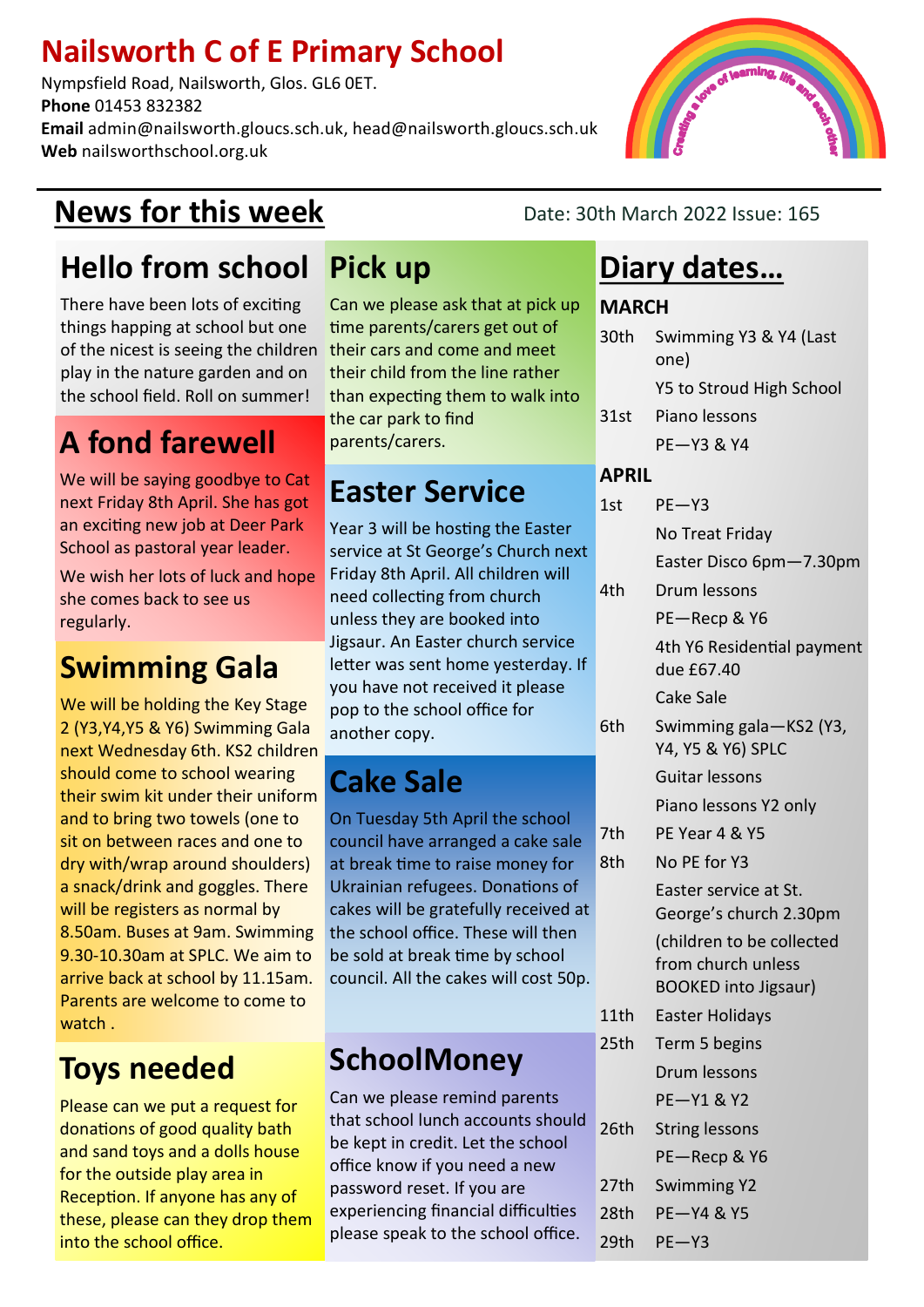## **Reception**

We are very excited this week because we are making our own pizzas with the school chef, just like the Little Red Hen! We learnt how to make the dough on Monday, it is clever how the yeast make sit rise.

#### **Year 1**

Year 1, have been making gifts ready for their Easter tree which will be decorated and on display in St George's church ready for Easter. We hunted for eggs in the nature garden and painted them. Next week, we will be making wool craft decorations to link in with our topic about Cotswold Wool.

#### **Year 2**

We are excited to be writing space stories in response to our work on comparing Christopher Columbus with the cosmonaut Valentina Tereshkova. We have been finding out about Nasa's new plans to fly a rocket to the moon as a trial for exploring Mars!

## **Year 3**

We have been painting and preparing our Palm

leaves for the Easter Service. In Science, we have been setting up a light experiment our windowsill.



#### **Year 4**

In Art, we have been learning about how the Maya (our history topic this term) created Art using animals in their surroundings to inspire them. We created some Mayan bird whistles out of clay. In Geography we have been exploring South America and looking closely at the country of Chile. In Science we have been learning about how animals adapt to their environment and have applied this to animals who live in the Atacama desert—the driest desert on earth in Chile.

#### **Year 5**

Year 5, have had a very busy week, we welcomed in Rob from FGR, who delivered a sports based reading quiz! The children had to do different exercises based on their answers. It was a great was to add some active fun into our reading sessions! We have also been composing our own songs in Music this week, using our voices and beats.

#### **Year 6**

This week is assessment week so we have been doing lots of tests. If you weren't aware, we entered the 'This is Me' young writer's competition and each and everyone one of our poems got choses for publication. Our topic for Science is the digestive system and we have done an experiment to simulate it. In Art, we have re-created some of Monet's pieces and the finishing results is amazing.

## **Value Badges**

I would like to nominate Brody Neal in Year 1 for his bravery badge. He has really struggled recently with going into school without mum. But has become very brave and has started to walk in without any tears. I am so super proud of him. From mum

Please can I nominate Ava Till in year 3 for a friendship badge, for being a great friend and looking after my dog Dot so well while I was on holiday. Thank you from Ezree Ball.

#### **DT club creations**







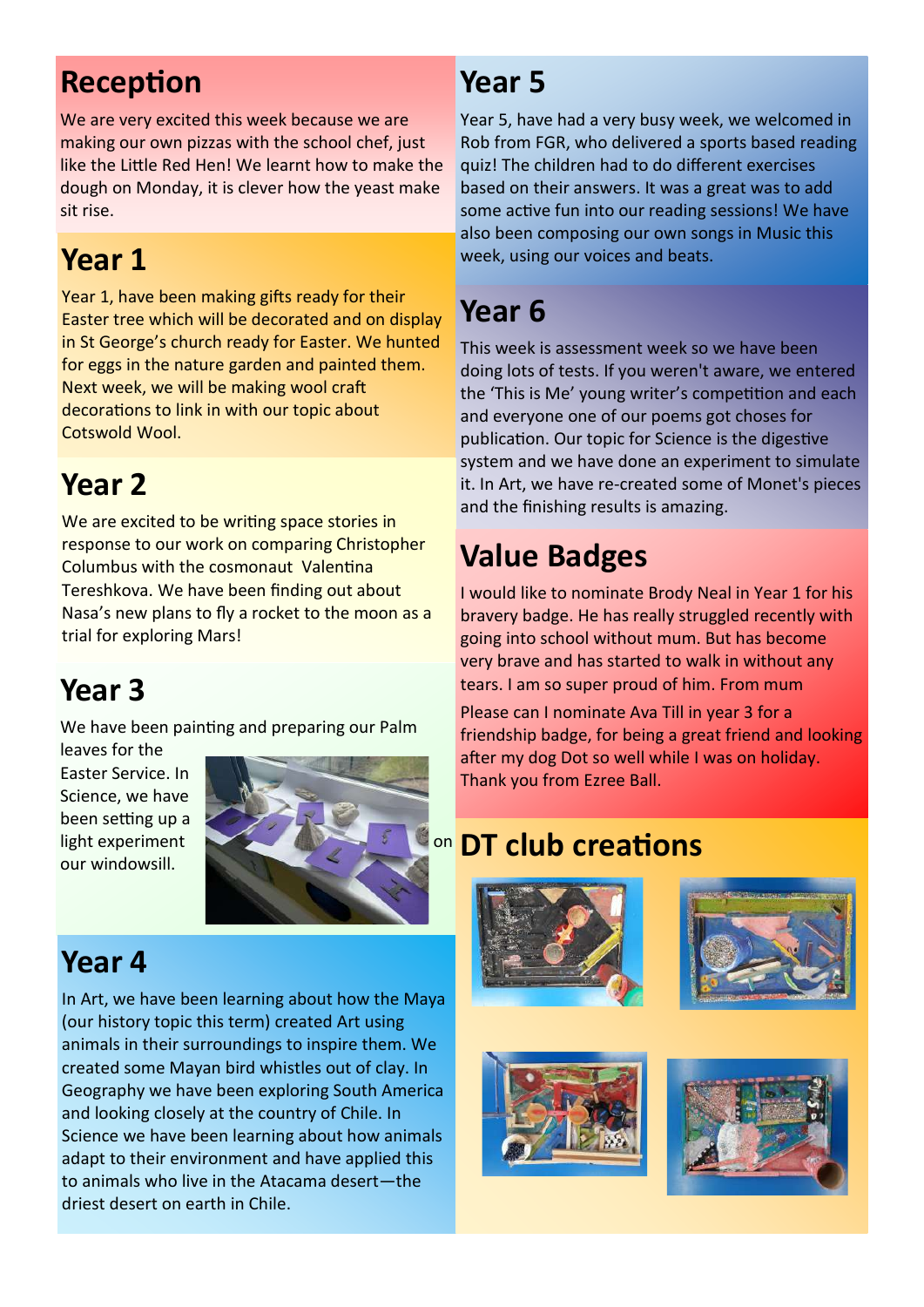#### **Stars of the week**







**Recp Year 1 Year 2 Year 3**



**Year 4 Year 5 Year 6**

Penny Bishop Gabriel Porter





#### **Readers of the week**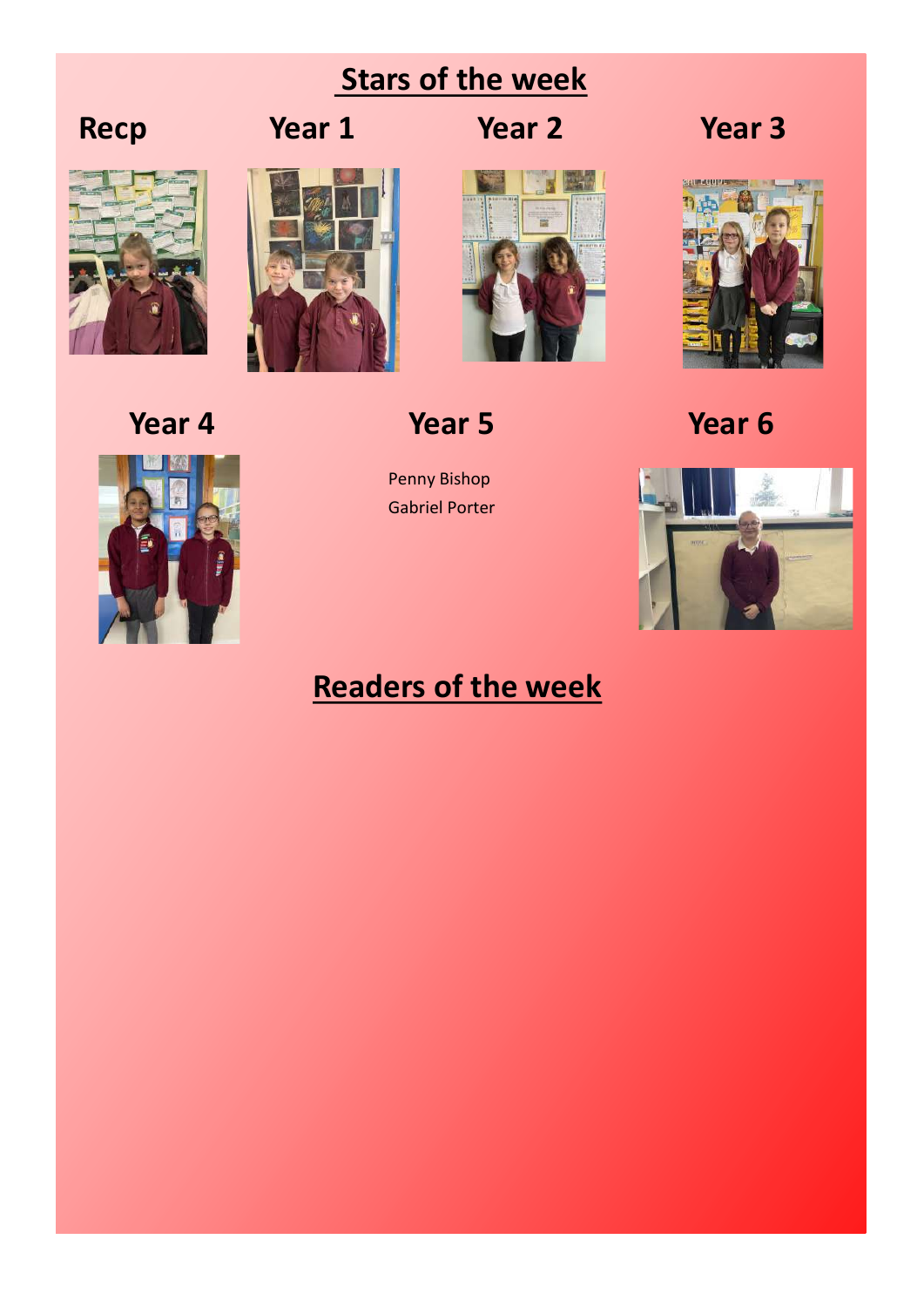# **Nailsworth Primary School Easter Disco** Friday 1st April, 6pm-7.30pm

£1 entry (children only)



**Nailsworth Primary School children only.** Children must be accompanied by an adult. Please do not attend if you have COVID symptoms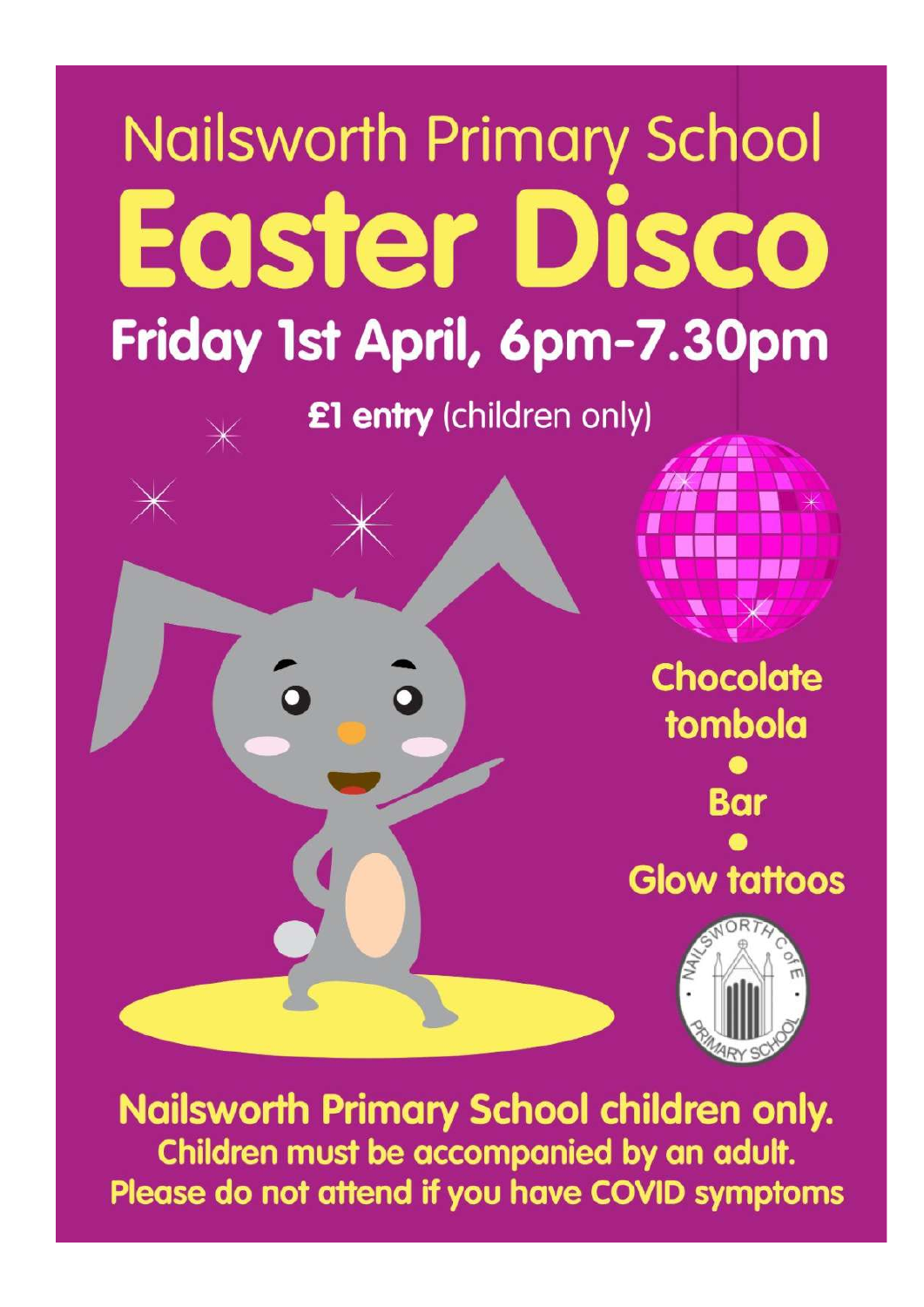# songs fo  $2022$

Saturday 2 April 6:30pm **St Laurence Church, Stroud, GL5 1AP** 



**Stroud Choral Youth Choir & The Minpins** 



Under the direction of Zoë Hynes **Accompanied by Nicola Jee** 

# with guest Cellist Daisy Denton

Tickets £10 (unreserved) U16 £2 available on the door

Or buy in advance from Myles Robinson: e: mylesprobinson@gmail.com t: 01453 839335

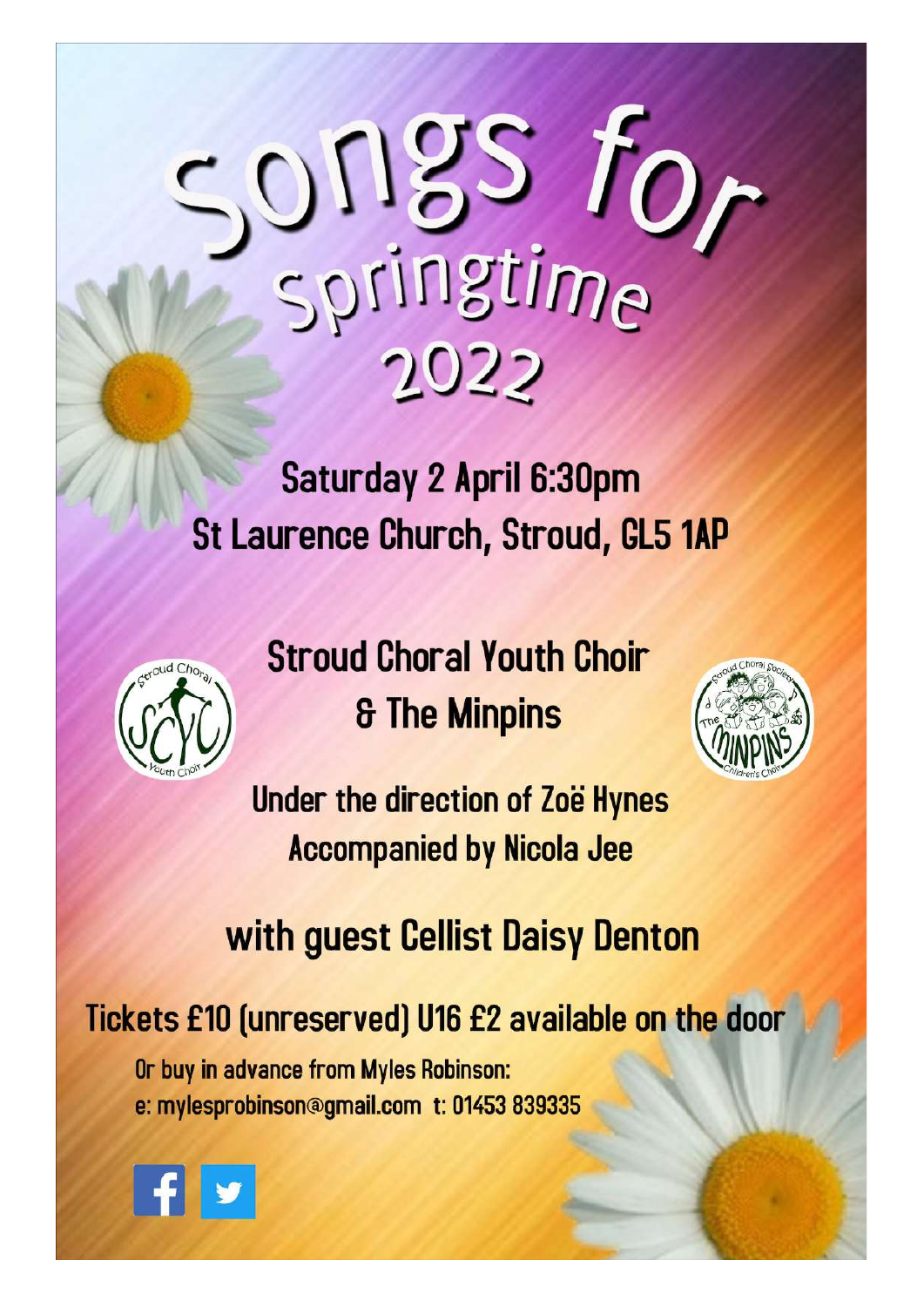